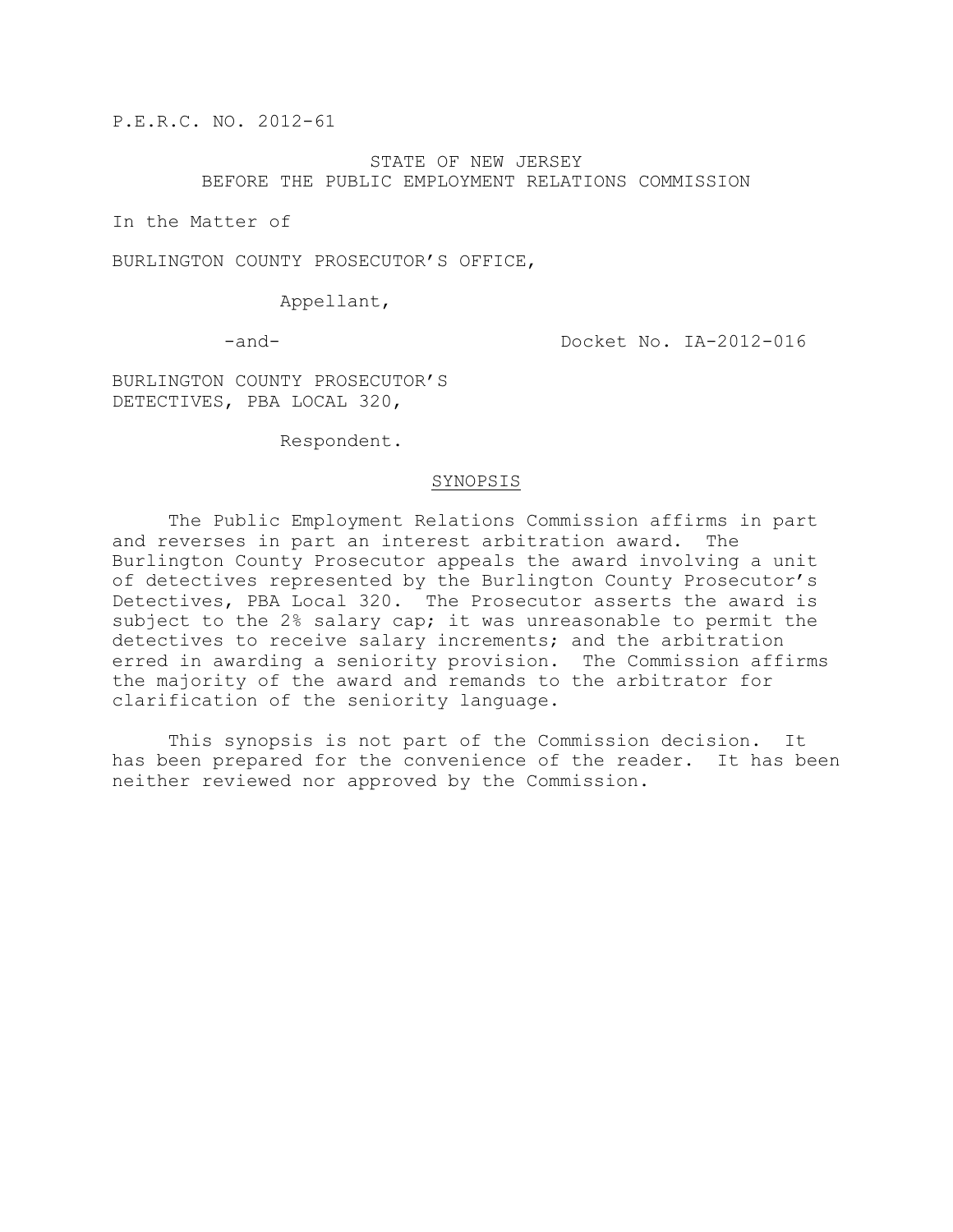P.E.R.C. NO. 2012-61

# STATE OF NEW JERSEY BEFORE THE PUBLIC EMPLOYMENT RELATIONS COMMISSION

In the Matter of

BURLINGTON COUNTY PROSECUTOR'S OFFICE,

Appellant,

-and- Docket No. IA-2012-016

BURLINGTON COUNTY PROSECUTOR'S DETECTIVES, PBA LOCAL 320,

Respondent.

Appearances:

For the Appellant, Capehart & Scatchard, attorneys (Alan R. Schmoll, of counsel and Kelly E. Adler on the brief)

For the Respondent, Klatsky Sciarrabone & De Fillipo, attorneys (David J. De Fillipo, on the brief)

### DECISION

The Burlington County Prosecutor's Office ("Prosecutor") appeals from an interest arbitration award involving a unit of Detectives employed by the Prosecutor. The arbitrator awarded a contract commencing on January 1, 2011 and terminating on December 31, 2013. The arbitrator issued a conventional award as he was required to do pursuant to P.L. 2010, c. 105.

While the parties each submitted multiple proposals to the arbitrator, this appeal raises three points for discussion. The first point raised by the Prosecutor is a claim that this award was subject to the 2% salary cap which was enacted as N.J.S.A. 34:13A-16.7. The second point asserts that it was unreasonable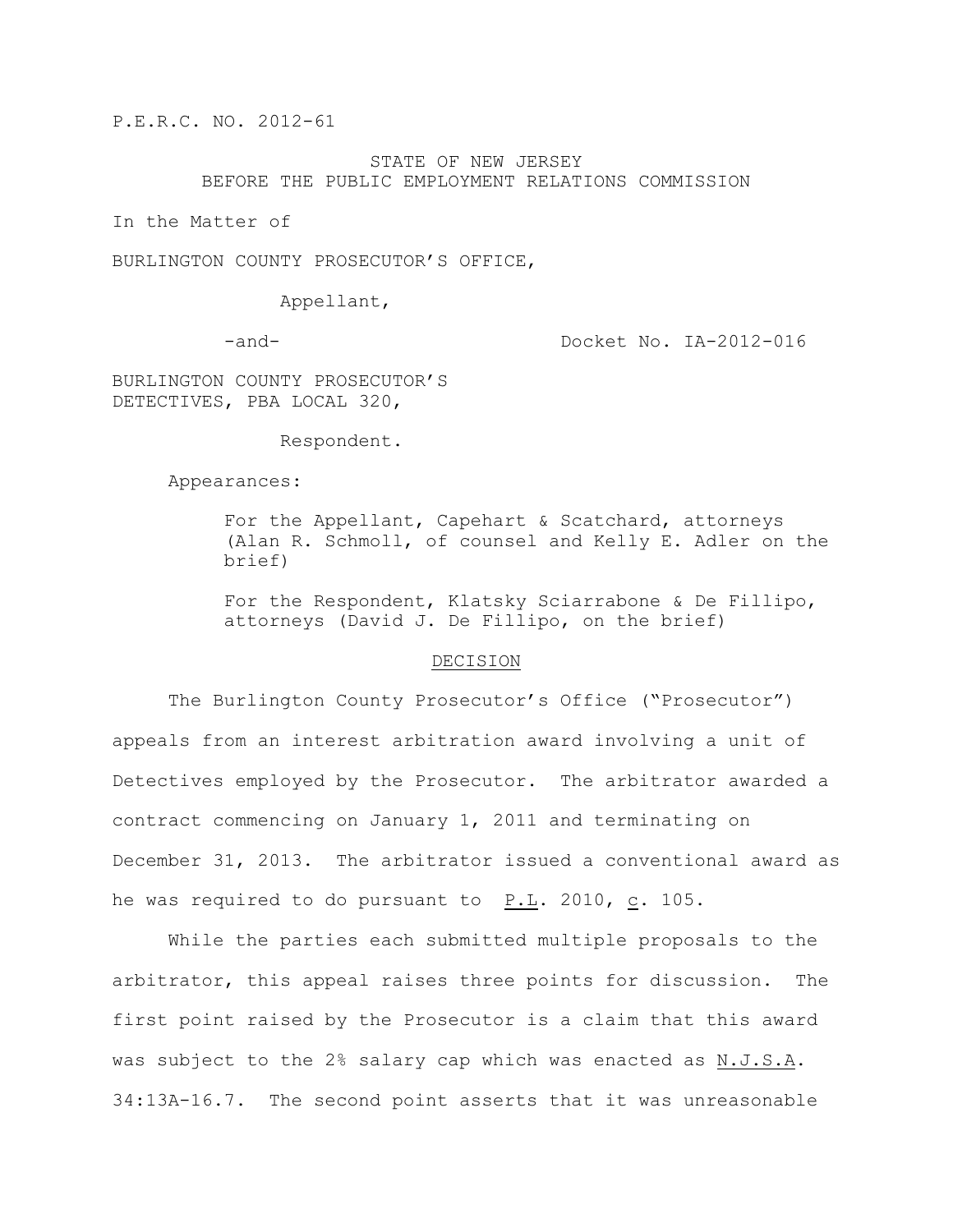# P.E.R.C. NO. 2012-61 2.

for the arbitrator to provide both salary increases and advancement on the incremental steps provided under the expired contract. Finally the third point raised by the Prosecutor asserts that the arbitrator should not have awarded new language regarding the use of seniority in cases of layoffs, recalls, and time-off disputes. These issues will be dealt with seriatim in this decision.

The arbitrator issued a 23 page Opinion and Award. He noted the record consisted of witness testimony and documentary evidence in support of the parties' last offers. After summarizing the parties' arguments on their respective proposals, the arbitrator analyzed the proposal within the statutory factors and awarded a three-year agreement effective January 1, 2011 through December 31, 2013 with the following terms pertinent to the issues raised on appeal:

#### **2. Salary /Salary Guides**:

0.5% salary increase as of January 1,2011, 1.25% as of January 1, 2012, and 2.0% as of January 1,2013. "The raises shall be placed on the pre-existing salary guide previously established in the 2007-2010 agreement...."

# **7. Seniority**

Add three paragraphs:

Paragraph A: "Seniority is defined as being the actual date the employee began work as an investigator at the Burlington County Prosecutor's Office."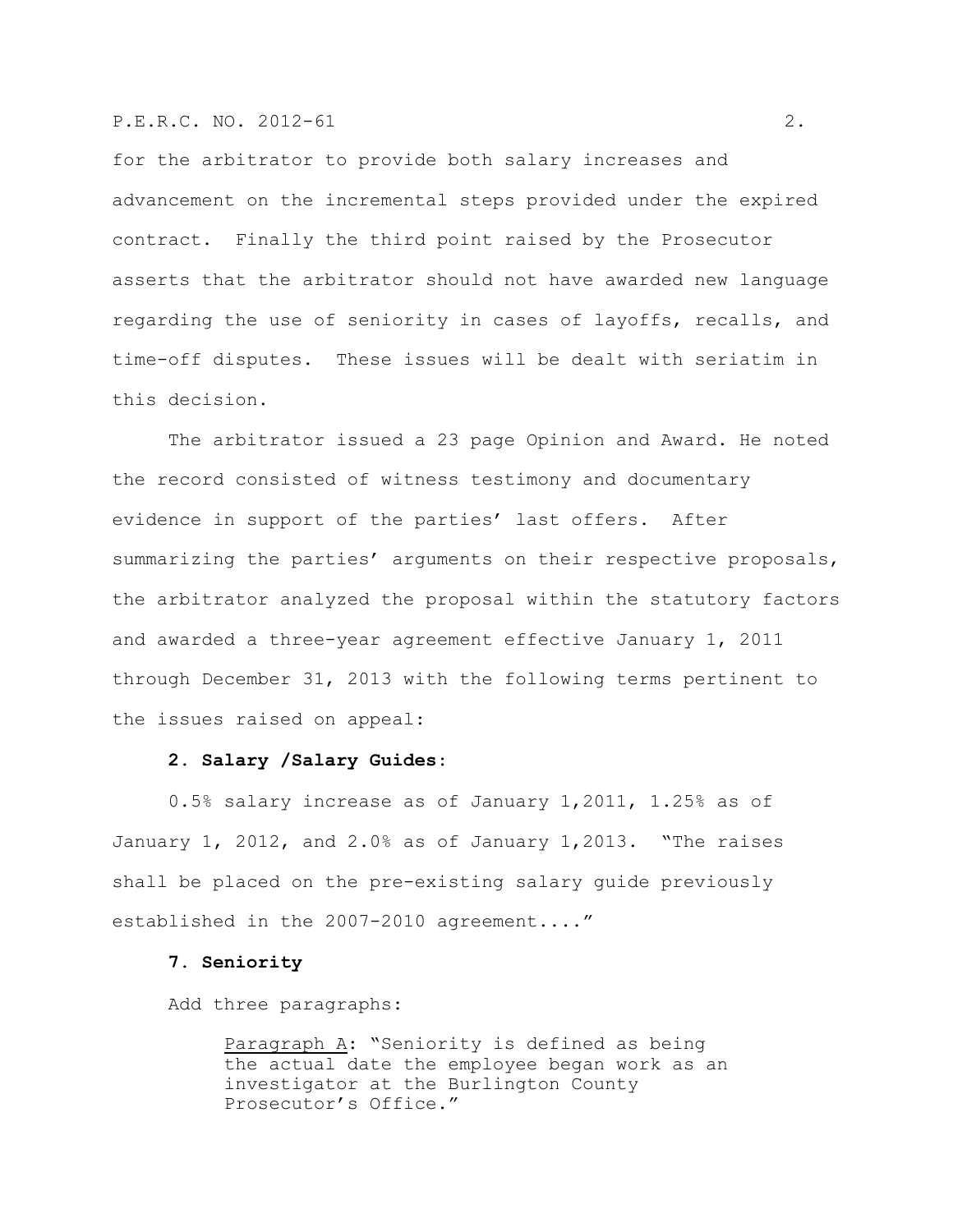Paragraph B: "Senior employees will be given preference (inverse seniority) with regard to layoffs, recalls, and time-off disputes when the job relevant qualifications of employees are equal. Laid-off investigators shall be placed on a recall list for two (2) years. Placement on the recall list shall provide preference to the laid-off Investigator over any other applicant in the event a vacant investigative position in the Burlington County Prosecutor's Office becomes available."

Paragraph C: "Upon written request from the Union, the employer shall furnish a complete seniority list ranked by the actual date that the employee began work as an investigator at the Prosecutor's Office. The list will also include the original date of hire."

N.J.S.A. 34:13A-16g requires that an arbitrator shall state

in the award which of the factors are deemed relevant, satisfactorily explain why the others are not relevant, and provide an analysis of the evidence on each relevant factor. The statutory factors are as follows:

(1) The interests and welfare of the public.  $\ldots$ ;

(2) Comparison of the wages, salaries, hours, and conditions of employment of the employees with the wages, hours and conditions of employment of other employees performing the same or similar services and with other employees generally:

- (a) in private employment in general  $\cdots$ ;
- (b) in public employment in general  $\ldots$ ;
- (c) in public employment in the same or comparable jurisdictions;

(3) the overall compensation presently received by the employees, inclusive of direct wages, salary, vacations, holidays,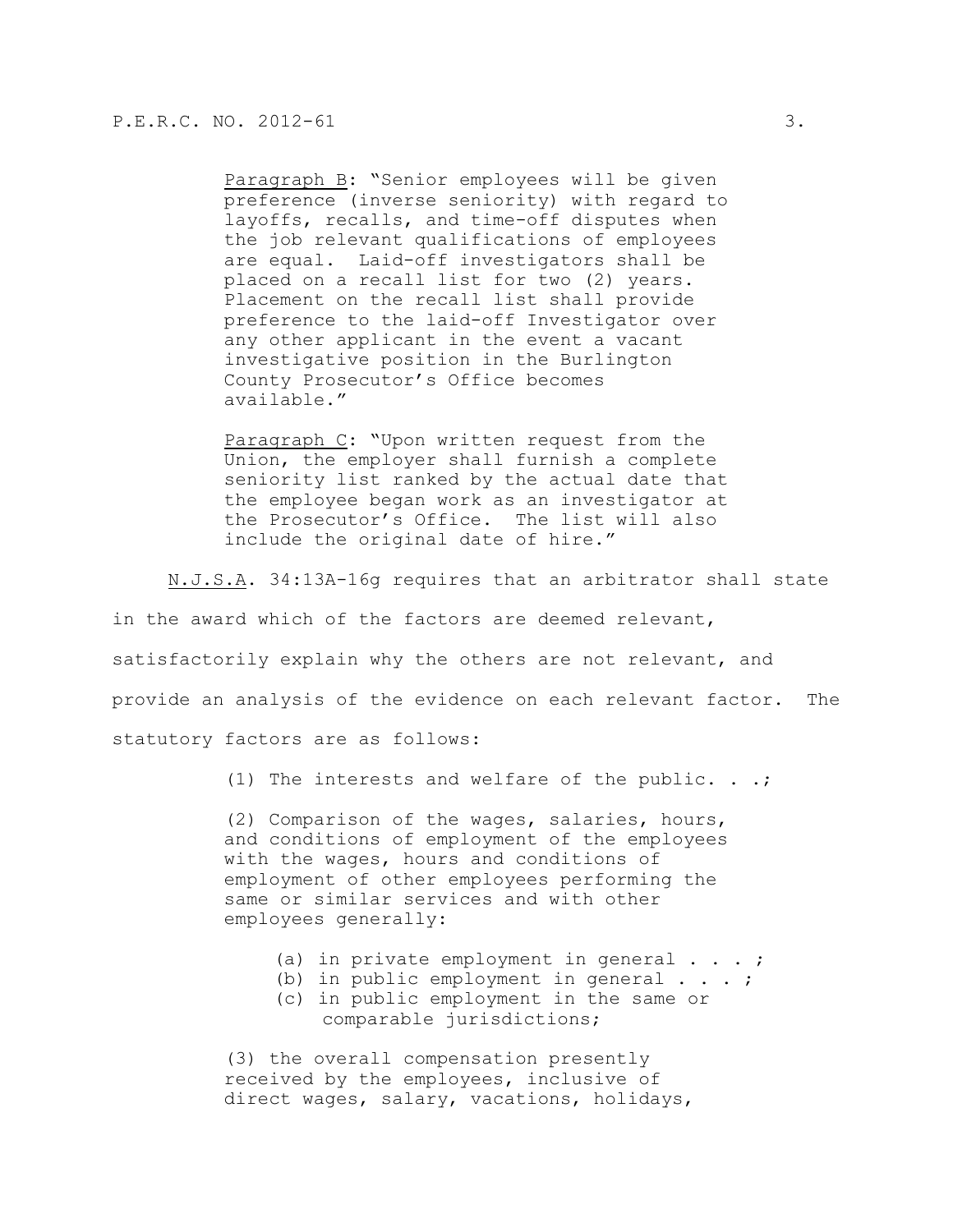excused leaves, insurance and pensions, medical and hospitalization benefits, and all other economic benefits received;

(4) Stipulations of the parties;

(5) The lawful authority of the employer. . .;

(6) The financial impact on the governing unit, its residents and taxpayers. . .;

(7) The cost of living;

(8) The continuity and stability of employment including seniority rights. . .; and

(9) Statutory restrictions imposed on the employer. . . .

[N.J.S.A. 34:13A-16g]

The standard for reviewing interest arbitration awards is well established. We will not vacate an award unless the appellant demonstrates that: (1) the arbitrator failed to give "due weight" to the subsection 16g factors judged relevant to the resolution of the specific dispute; (2) the arbitrator violated the standards in N.J.S.A.  $2A:24-8$  and  $-9$ ; or (3) the award is not supported by substantial credible evidence in the record as a whole. Teaneck Tp. v. Teaneck FMBA, Local No. 42, 353 N.J. Super. 298, 299 (App. Div. 2002), aff'd o.b. 177 N.J. 560 (2003), citing Cherry Hill Tp., P.E.R.C. No. 97-119, 23 NJPER 287 (¶28131 1997). Because the Legislature entrusted arbitrators with weighing the evidence, we will not disturb an arbitrator's exercise of discretion unless an appellant demonstrates that the arbitrator did not adhere to these standards. Teaneck, 353 N.J.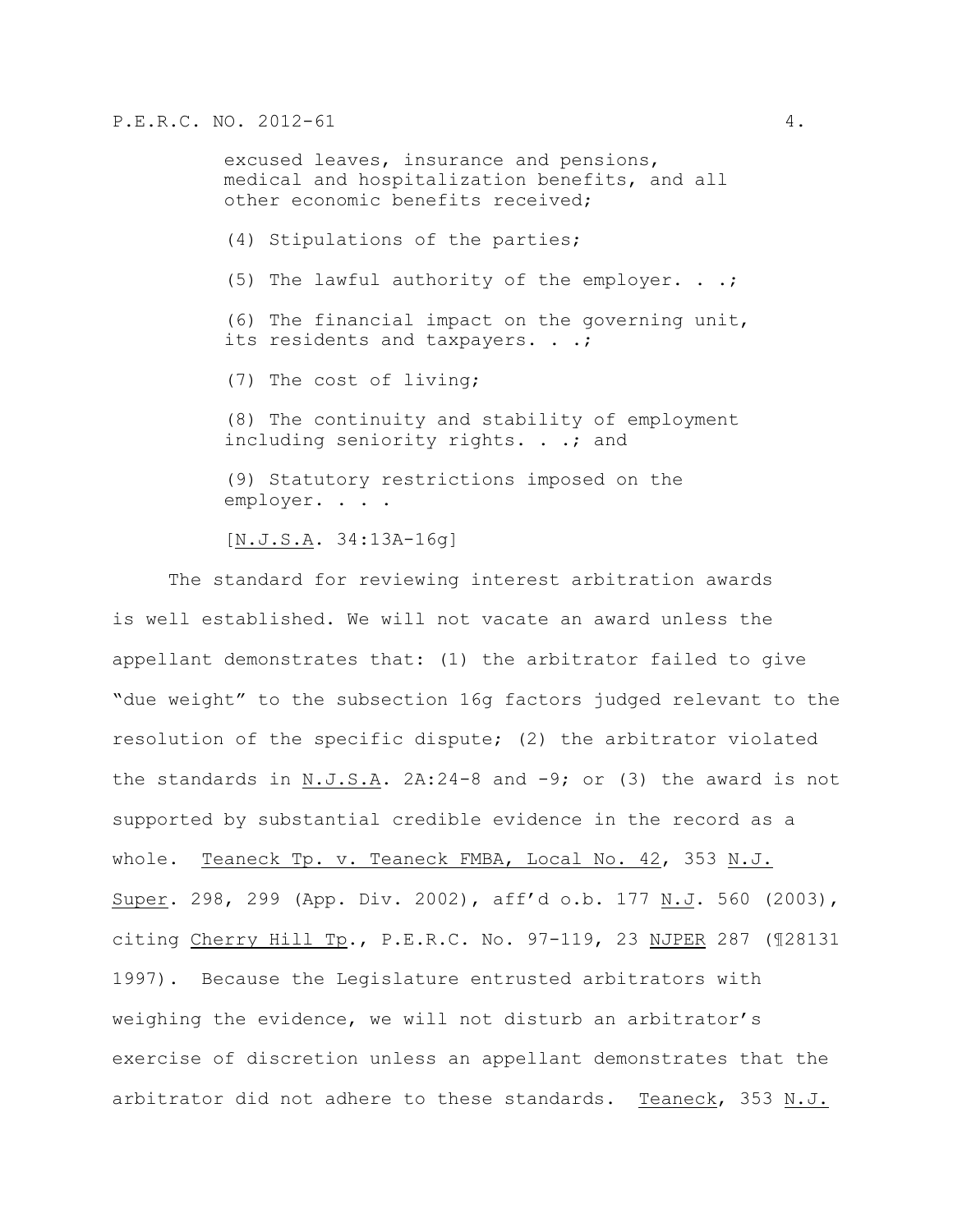Super. at 308-309; Cherry Hill.

An arbitrator's award is not necessarily flawed because some pieces of evidence, standing alone, might point to a different result. Borough of Lodi, P.E.R.C. No. 99-28, 24 NJPER 466 (¶29214 1998). Therefore, within the parameters of our review standard, we will defer to the arbitrator's judgment, discretion and labor relations expertise. City of Newark. However, an arbitrator must provide a reasoned explanation for an award and state what statutory factors he or she considered most important, explain why they were given significant weight, and explain how other evidence or factors were weighed and considered in arriving at the final award. N.J.S.A. 34:13A-16g; N.J.A.C. 19:16-5.9; Lodi.

The first determination appealed from is that the arbitrator ruled that the hard cap on salary increases contained in P.L. 2010, c. 105 does not apply to this arbitration proceeding. It is undisputed that the prior contract expired on December 31, 2010. The Appellant argues that because the agreement continues until midnight of that date, it actually expires on January 1, 2011. The Commission, in Borough of Bloomingdale, P.E.R.C. No. 2011-70, 37 NJPER 143 (¶43 2011) held that:

> "N.J.S.A. 34:13A-16.9 sets forth that the 2% base salary cap applies to contracts expiring on or after January 1, 2011 only. The arbitrator's ruling that the contract, which expired December 31, 2010, was not subject to the 2% base salary cap is in conformance with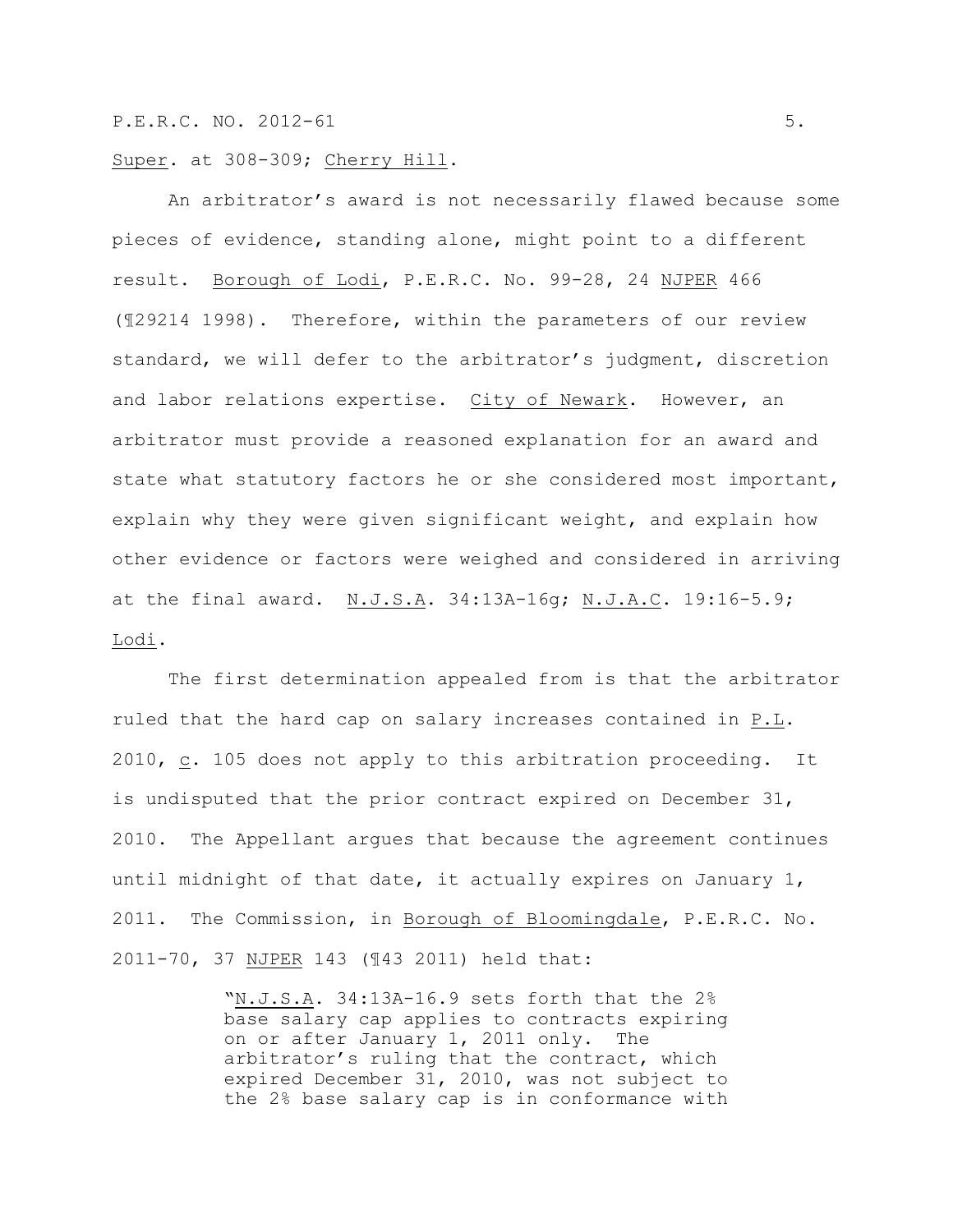the clear terms of the new law. The Borough's argument that the contract expired on January 1, 2011 is contrary to the plain meaning of the contract language."

Therefore, the Appellants arguments must be rejected. This portion of the arbitrator's award is affirmed.

The Prosecutor's contention is that the salary increases awarded by the arbitrator were unreasonable because they were predicated upon across the board increases and step movements. We have not been pointed to evidence showing that this was a reversible error within the review standards set forth above. The arbitrator discussed at length the economic condition of the County, and the impact of the tax levy cap which is incorporated by reference into N.J.S.A. 34:13A-16(g). As noted above, we give deference to the arbitrator's judgement and discretion. Here, he found that the award which he rendered would not cause the County to exceed its tax levy cap, and that the County had the ability to pay the salary award. We will deny the Prosecutor's application to reverse the Arbitrator's award on this ground.

The final basis for the appeal set forth by the Prosecutor was the award of new seniority provisions. The arbitrator analyzed the positions of the parties, and determined that the language which he awarded reflected an appropriate compromise between their positions. Indeed, the Commission, in examining the use of seniority has repeatedly held that a proposal which provides for seniority as a determining factor in such matters as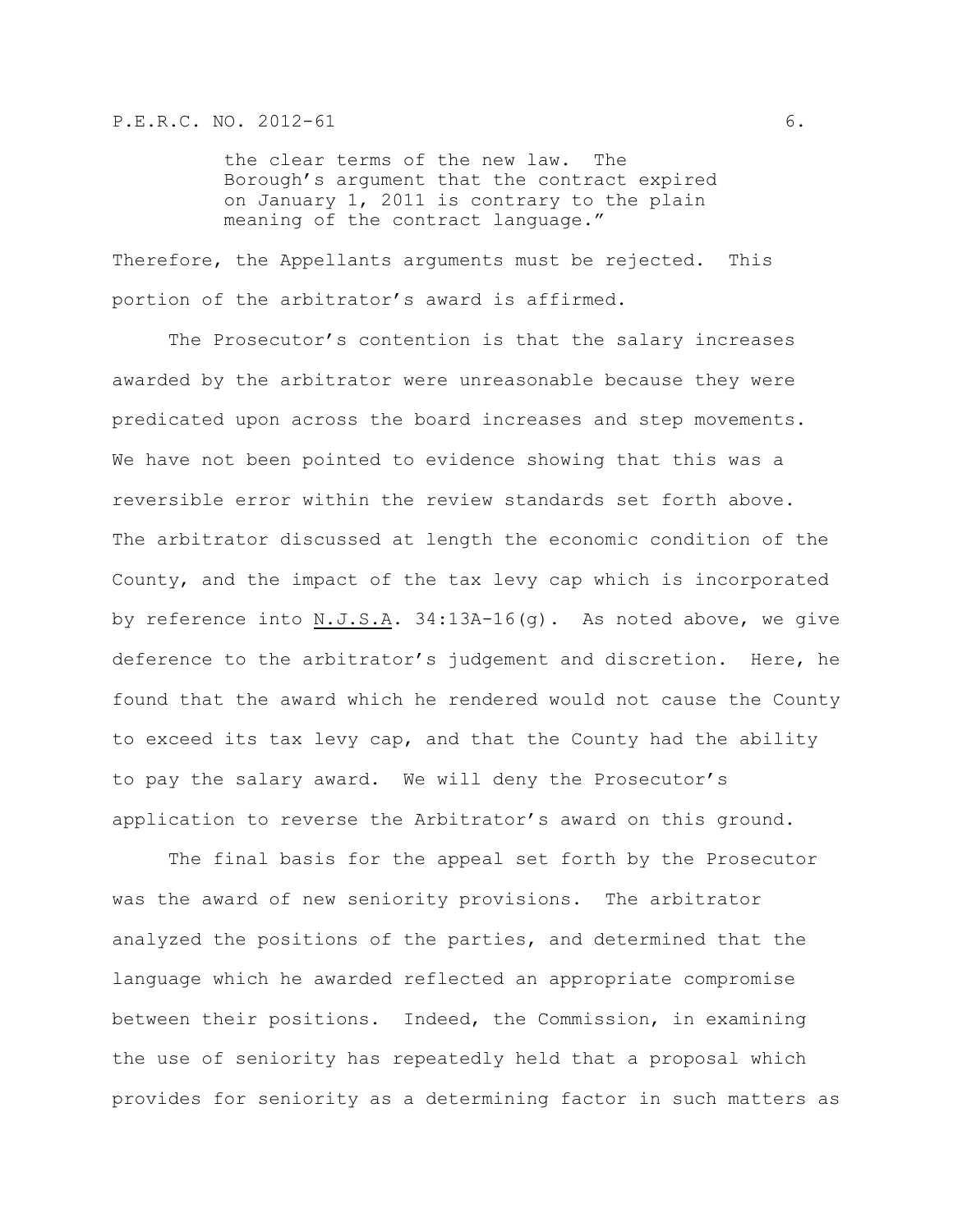# P.E.R.C. NO. 2012-61 7.

layoffs, recalls, and time-off disputes is negotiable provided that the employer retains the managerial prerogative to deviate from strict application of seniority where it determines that special skills are involved. Union County Prosecutors Office, P.E.R.C. No. 2011-74, 37 NJPER 166 (¶53 2011). The Prosecutor argues that the term "qualifications" in the language formulated by the arbitrator is ambiguous, and therefore undermines the validity of the award. While the arbitrator's discussion of this proposal and his awarded language is somewhat ambiguous as to the meaning to be attached to the word "qualifications", nonetheless it is appropriate to remand this issue to the arbitrator so that he may clarify the meaning of his award regarding the new seniority provision which he awarded in light of the multiple positions and job functions within the Prosecutor's Office.

We find that the arbitrator adequately evaluated all the statutory criteria; explained why he gave more weight to some factors and less to others; and issued a comprehensive award that reasonably determined the issues and is supported by substantial credible evidence as to the salary award. We do not perform a de novo review of the evidence and defer to the arbitrator's judgment, discretion and labor relations expertise where he weighed all the statutory criteria and his award is supported by evidence in the record as a whole. City of Newark.

# ORDER